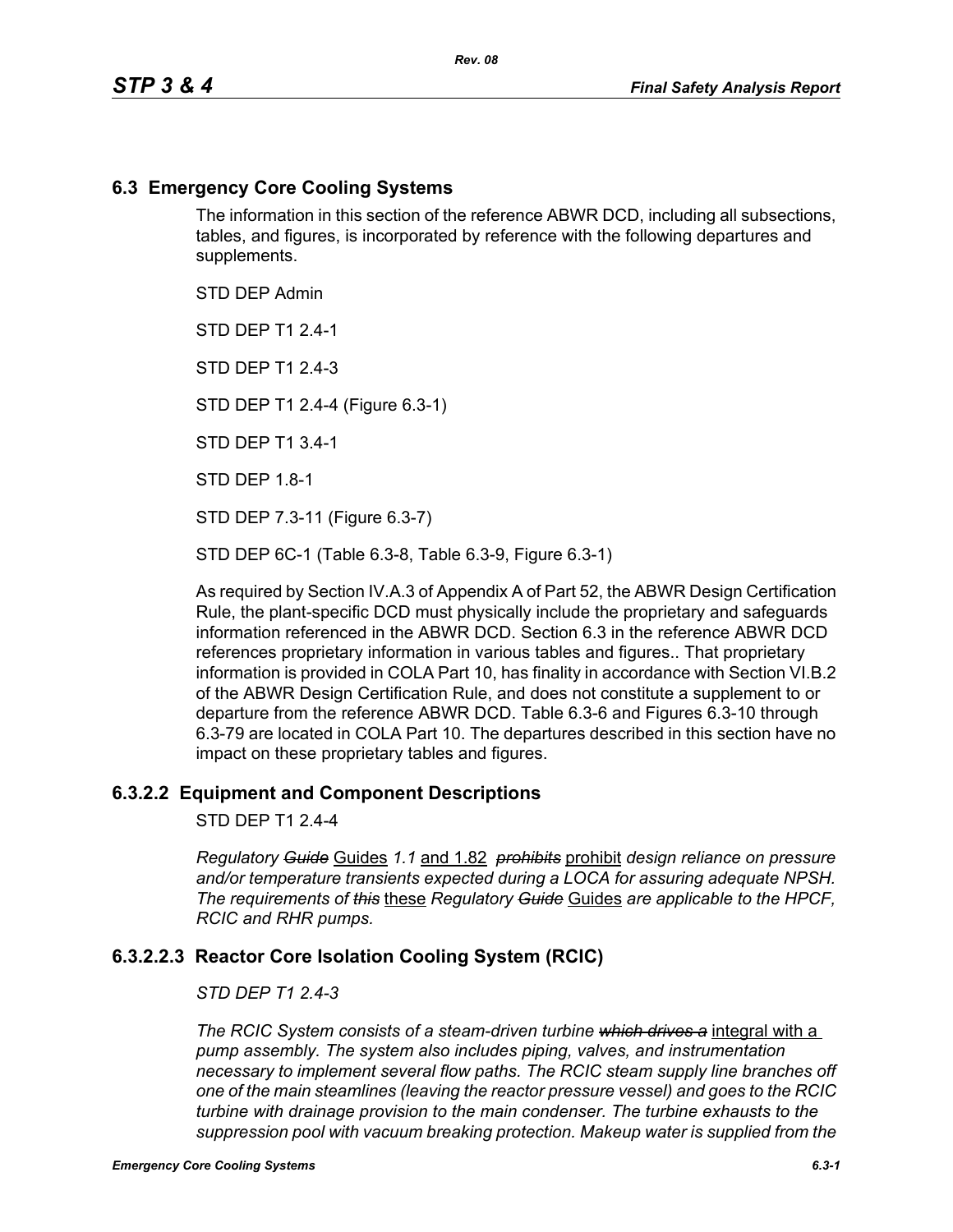*CST and the suppression pool with the preferred source being the CST. RCIC pump discharge lines include the main discharge line to the feedwater line, a test return line to the suppression pool, a minimum flow bypass line to the pool*suppression pool*,and a cooling water supply line to auxiliary equipment. The piping configuration and instrumentation is shown in Figure 5.4-8. The process diagram is given in Figure 5.4-9.*

# **6.3.2.2.4 Residual Heat Removal System (RHR)**

# STD DEP T1 2.4-1

*In the shutdown cooling mode, with the pump suction being taken from the reactor pressure vessel (via the shutdown cooling lines), the pump discharge within these loops provides a flow path back to the reactor vessel via the core cooling discharge return lines, and feedwater line, or to the upper reactor well via the fuel cooling system (on two loops only).*

*With the pump suction being taken from the skimmer surge tanks of the fuel pool cooling system, the pump discharge is returned to the fuel pool on two loops only.*

*For each loop, a minimum flow bypass line is also provided to return water to the suppression pool to prevent pump damage due to overheating when the injection valves on the main discharge lines are closed. The bypass line connects to the main discharge lines between the main pump and the discharge check valve. A motoroperated valve on the bypass line automatically closes when flow in the main discharge line is sufficient to provide the required pump cooling. A flow element in the main discharge line measures system flow rate during LOCA and test conditions and automatically controls the motor-operated valve on the bypass lines. The motoroperated valve does not receive* an *automatic signals* to open *unless the associate pump indicates a high discharge pressure.*

# **6.3.3.2 Acceptance Criteria for ECCS Performance**

STD DEP Admin

#### *Criterion 2: Maximum Cladding Oxidation*

*"The calculated total local oxidation of the cladding shall nowhere exceed 0.17 times the total cladding thickness before oxidation." Conformance to Criterion 2 is shown in Figure 6.3-10 (Break Spectrum) and Table 6.3-4 (Summary of LOCA Analysis Results) for the system response analysis. This limit will be assured for the limiting break. See Subsection [6.3.6](#page-2-0) for COL license information.*

#### *Criterion 4: Coolable Geometry*

*"Calculated changes in core geometry shall be such that the core remains amenable to cooling." As described in Reference 6.2-1* 6.3-1*, Section III.A, conformance to Criterion 4 is demonstrated by conformance to Criteria 1 and 2.*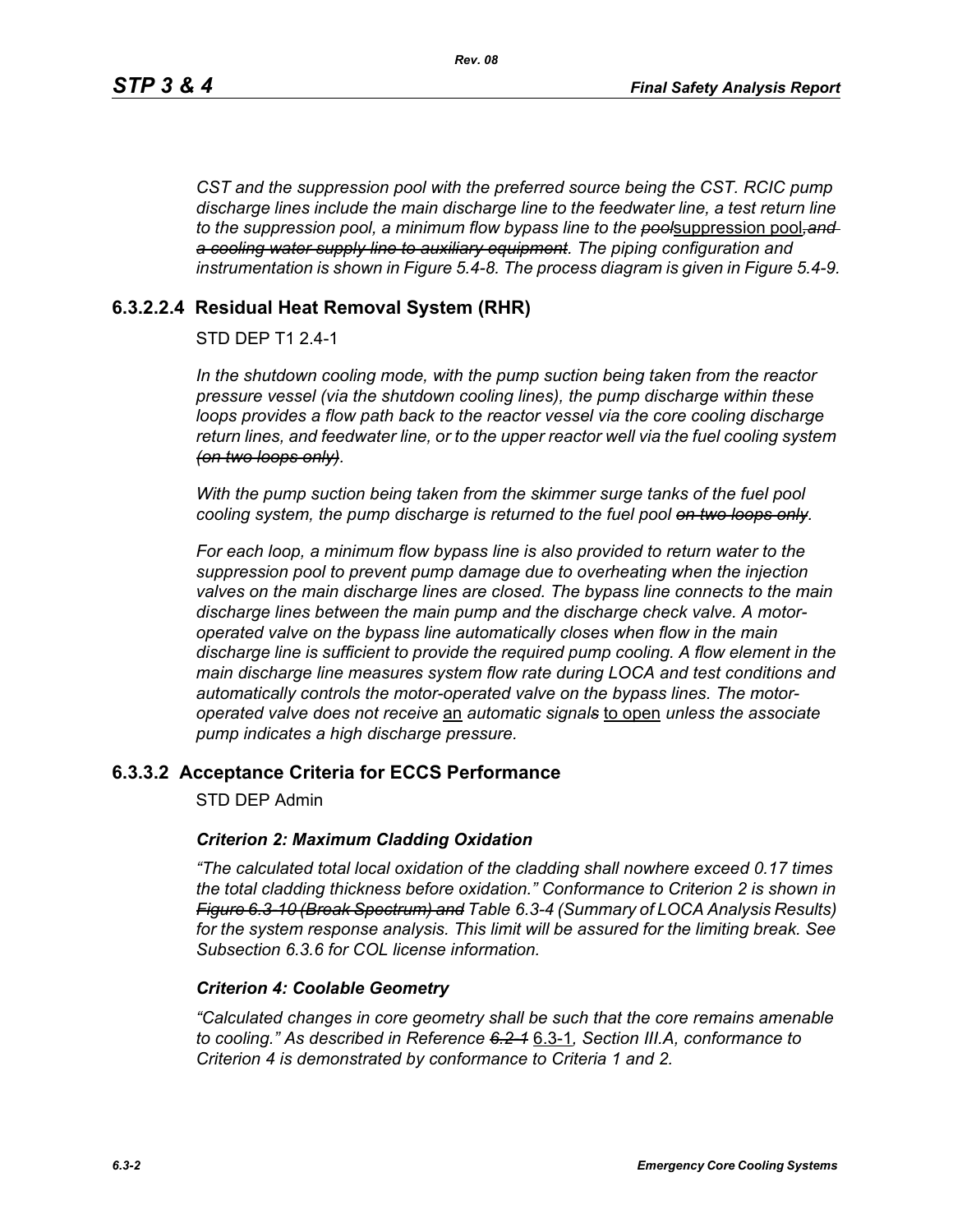### *Criterion 5: Long-Term Cooling*

*"After any calculated successful initial operation of the ECCS, the calculated core temperature shall be maintained at an acceptably low value and decay heat shall be removed for the extended period of time required by the long-lived radioactivity remaining in the core." Conformance to Criterion 5 is demonstrated generically for GE BWRs in Reference 6.2-1* 6.3-1*, Section III.A. Briefly summarized, for any LOCA, the water level can be restored to a level above the top of the core and maintained there indefinitely.*

# **6.3.3.10 Severe Accident Considerations**

STD DEP Admin

*If the LPFL is not initiated in time to prevent core damage*, LPFL injection is still beneficial *by enhancing cooling and preventing radioactive heating from the core debris. If injection is initiated prior to vessel failure, melt progression may be arrested in-vessel. However, if vessel failure occurs, debris will relocate from the vessel breach into the lower drywell. Water flowing into the lower drywell will cover the core debris and enhance debris cooling.*

# **6.3.4.2.2 ADS Testing**

STD DEP T1 3.4-1

*An ADS logic system functional test and simulated automatic operation of all ADS logic channels are to be performed at least once per plant operating interval between reactor refuelings. Instrumentation*Sensor and logic *channels are demonstrated operable by the performance of a channel*divisional *functional test and a trip unit calibration at least once per month and a transmitter calibration at least once per operating interval.*

#### **6.3.5 Instrumentation Requirements**

STD DEP 1.8-1

*All instrumentation required for automatic and manual initiation of the HPCF, RCIC, RHR and ADS Systems is discussed in Subsection 7.3.1, and is designed to meet the requirements of IEEE-279*603 *and other applicable regulatory requirements. The HPCF, RCIC, RHR and ADS Systems can be manually initiated from the control room.*

#### <span id="page-2-0"></span>**6.3.6 COL License Information**

#### **6.3.6.1 ECCS Performance Results**

The following site-specific supplement addresses COL License Information Item 6.6.

No departures are being taken from the fuel design licensing basis that is described in the reference ABWR DCD, including the core loading map used for response analysis in Figure 4.3-1 and the basic control strategy in Table 4A-1. Consequently, the exposure-dependent MAPLHGR, peak cladding temperature, and oxidation fraction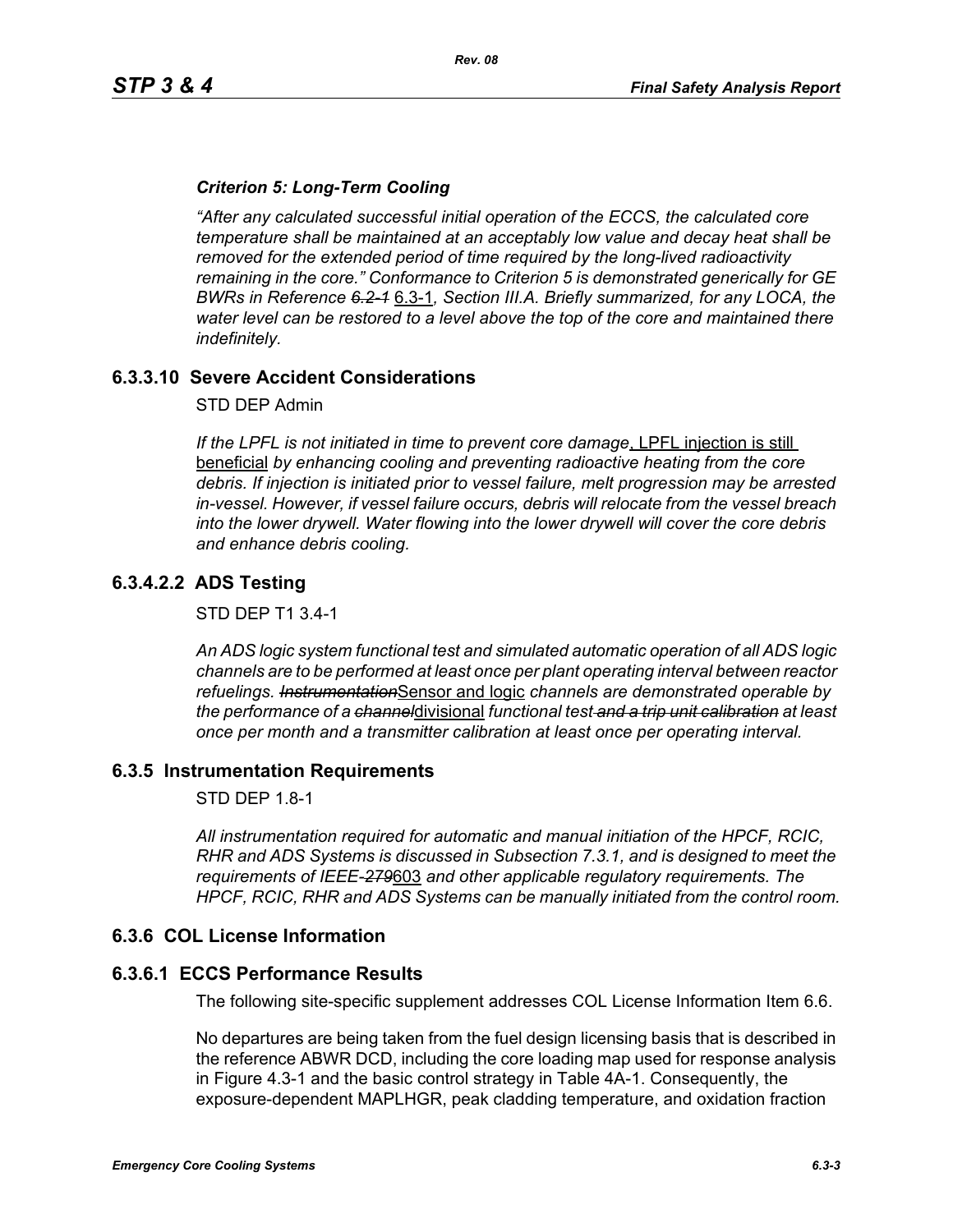for the initial core bundle design based on the limiting break size are provided in subsection 6.3.3 of the DCD.

# **6.3.6.2 ECCS Testing Requirements**

The following site-specific supplement addresses COL License Information Item 6.7.

In accordance with the Technical Specifications, a test will be performed every refueling outage in which each ECCS subsystem is actuated through the emergency operating sequence. The test procedure will be developed consistent with the plant operating procedure development plan in Section 13.5. (COM 6.3-2)

# **6.3.6.3 Limiting Break Results**

The following site-specific supplement addresses COL License Information Item 6.7a.

No departures are being taken from the fuel design licensing basis that is described in the reference ABWR DCD, including the core loading map used for response analysis in Figure 4.3-1 and the basic control strategy in Table 4A-1. Consequently, the analysis results for the limiting break for the bundle design are provided in subsection 6.3.3.7.3 of the DCD.